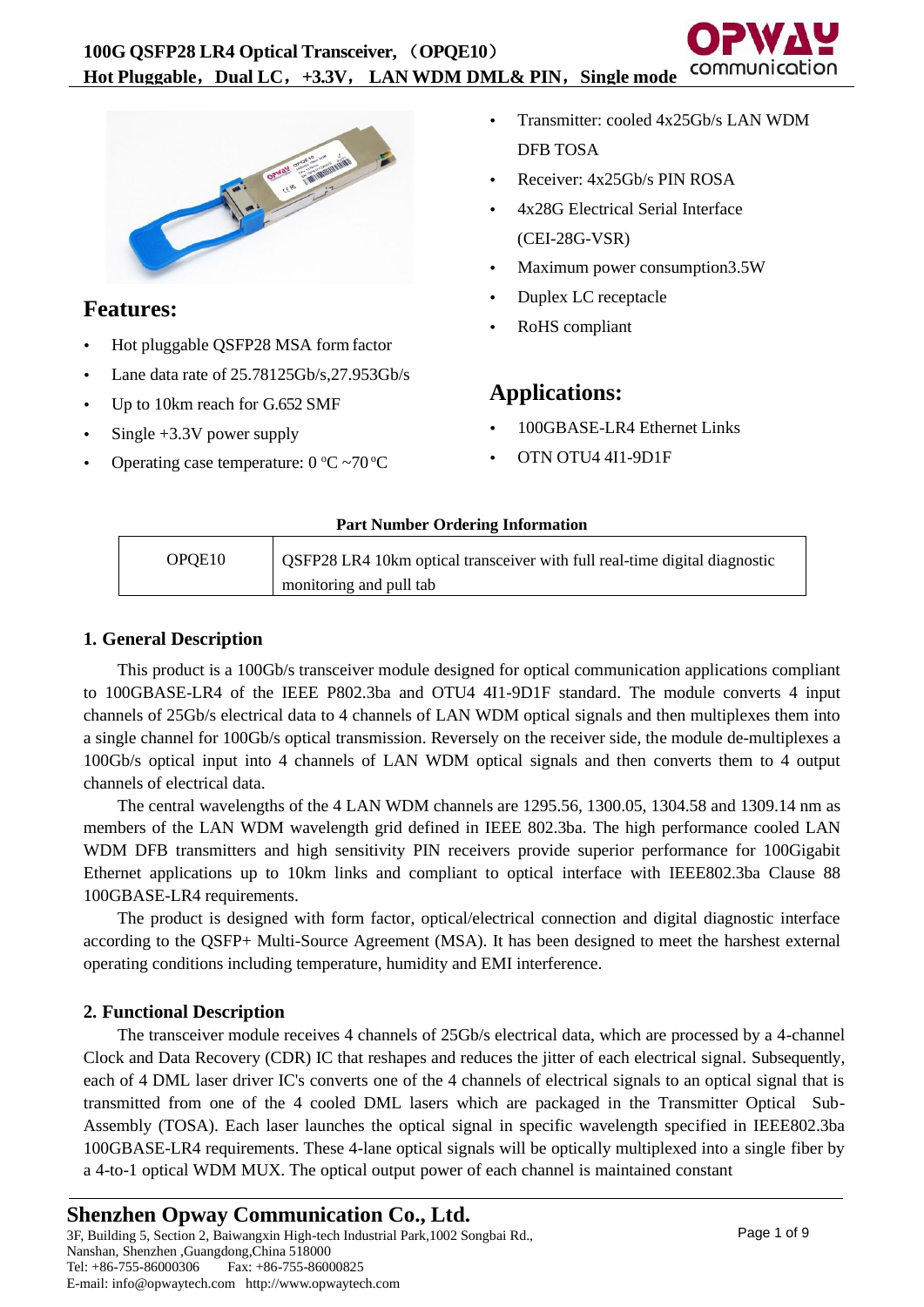by an automatic power control (APC) circuit. The transmitter output can be turned off by TX\_DIS hardware signal and/or 2-wire serial interface.

The receiver receives 4-lane LAN WDM optical signals. The optical signals are de-multiplexed by a 1 to-4 optical DEMUX and each of the resulting 4 channels of optical signals is fed into one of the 4 receivers that are packaged into the Receiver Optical Sub-Assembly (ROSA). Each receiver converts the optical signal to an electrical signal. The regenerated electrical signals are retimed and de-jittered and amplified by the RX portion of the 4-channel CDR. The retimed 4-lane output electrical signals are compliant with IEEE CAUI-4 interface requirements. In addition, each received optical signal is monitored by the DOM section. The monitored value is reported through the 2-wire serial interface. If one or more received optical signal is weaker than the threshold level, RX LOS hardware alarm will be triggered.

A single +3.3V power supply is required to power up this product. Both power supply pins VccTx and VccRx are internally connected and should be applied concurrently. As per MSA specifications the module offers 7 low speed hardware control pins (including the 2-wire serial interface): ModSelL, SCL, SDA, ResetL, LPMode, ModPrsL and IntL.

Module Select (ModSelL) is an input pin. When held low by the host, this product responds to 2-wire serial communication commands. The ModSelL allows the use of this product on a single 2-wire interface bus – individual ModSelL lines must be used.

Serial Clock (SCL) and Serial Data (SDA) are required for the 2-wire serial bus communication interface and enable the host to access the QSFP28 memory map.

The ResetL pin enables a complete reset, returning the settings to their default state, when a low level on the ResetL pin is held for longer than the minimum pulse length. During the execution of a reset the host shall disregard all status bits until it indicates a completion of the reset interrupt. The product indicates this by posting an IntL (Interrupt) signal with the Data\_Not\_Ready bit negated in the memory map. Note that on power up (including hot insertion) the module should post this completion of reset interrupt without requiring a reset.

Low Power Mode (LPMode) pin is used as TX disable. If the LPMode pin is in the high state, the modulor will tune off the Laser.

Module Present (Mod PrsL) is a signal local to the host board which, in the absence of a product, is normally pulled up to the host Vcc. When the product is inserted into the connector, it completes the path to ground through a resistor on the host board and asserts the signal. ModPrsL then indicates its present by setting ModPrsL to a "Low" state.

Interrupt (IntL) pin is used as RX-LOS. When "Low", it indicates a RX-LOS assert. Other alarm asserting does not go though IntL pin.

### **3. Transceiver Block Diagram**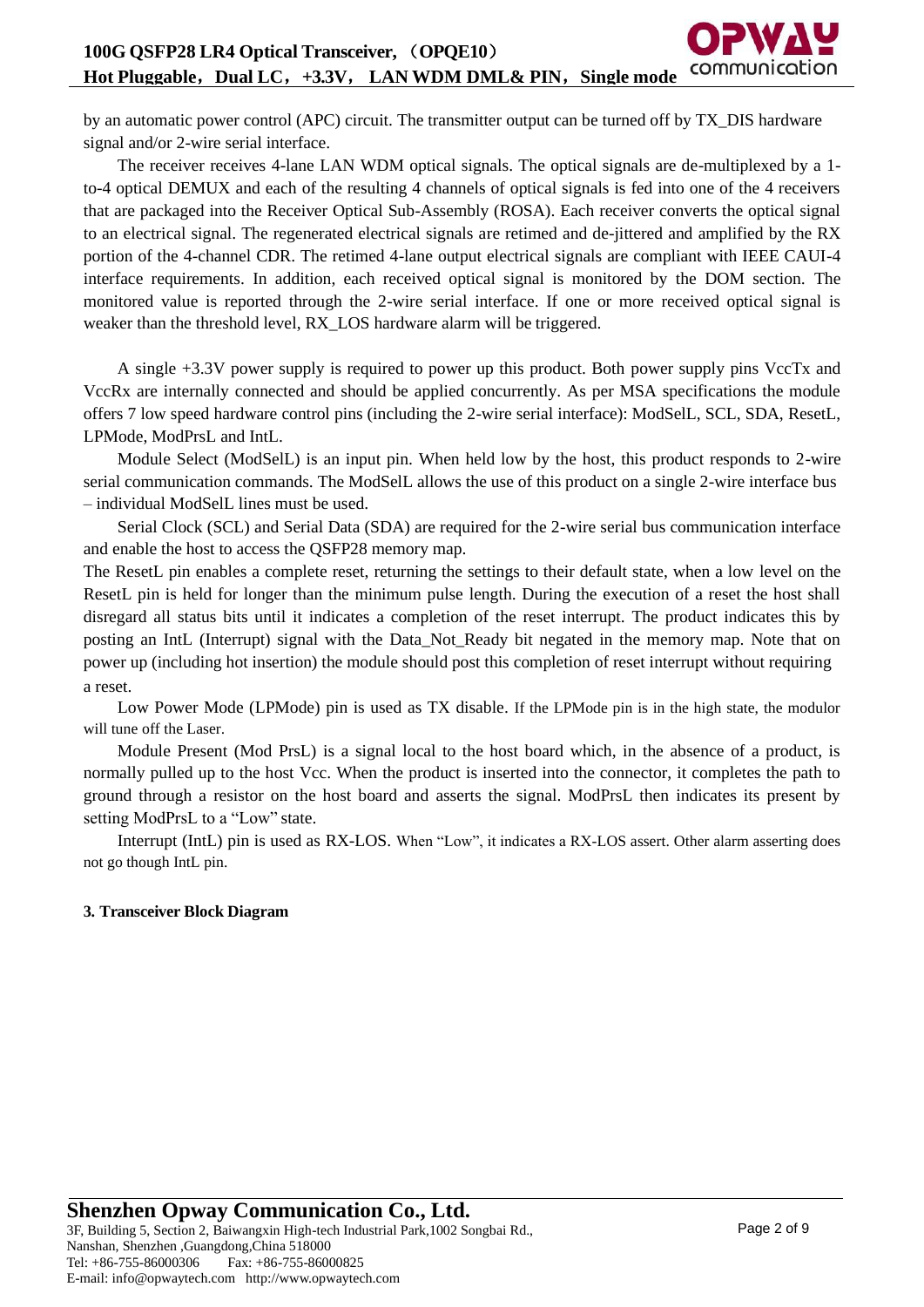**Hot Pluggable**,**Dual LC**,**+3.3V**, **LAN WDM DML& PIN**,**Single mode**



**Figure 1. Transceiver Block Diagram**

## **4. Pin Assignment and Description**



Top Side **Bottom Side** Viewed from Top Viewed from Bottom **Figure 2. MSA Compliant Connector**

## **Pin Definition**

| <b>PIN</b> | Logic | <b>Symbol</b> | <b>Name/Description</b>                | <b>Notes</b> |
|------------|-------|---------------|----------------------------------------|--------------|
|            |       | <b>GND</b>    | Ground                                 |              |
| 2          | CML-I | Tx2n          | <b>Transmitter Inverted Data Input</b> |              |
|            | CML-I | Tx2p          | Transmitter Non-Inverted Data output   |              |
|            |       | GND           | Ground                                 |              |

## **Shenzhen Opway Communication Co., Ltd.**

3F, Building 5, Section 2, Baiwangxin High-tech Industrial Park,1002 Songbai Rd., Nanshan, Shenzhen ,Guangdong,China 518000 Tel: +86-755-86000306 Fax: +86-755-86000825 E-mail: info@opwaytech.com http://www.opwaytech.com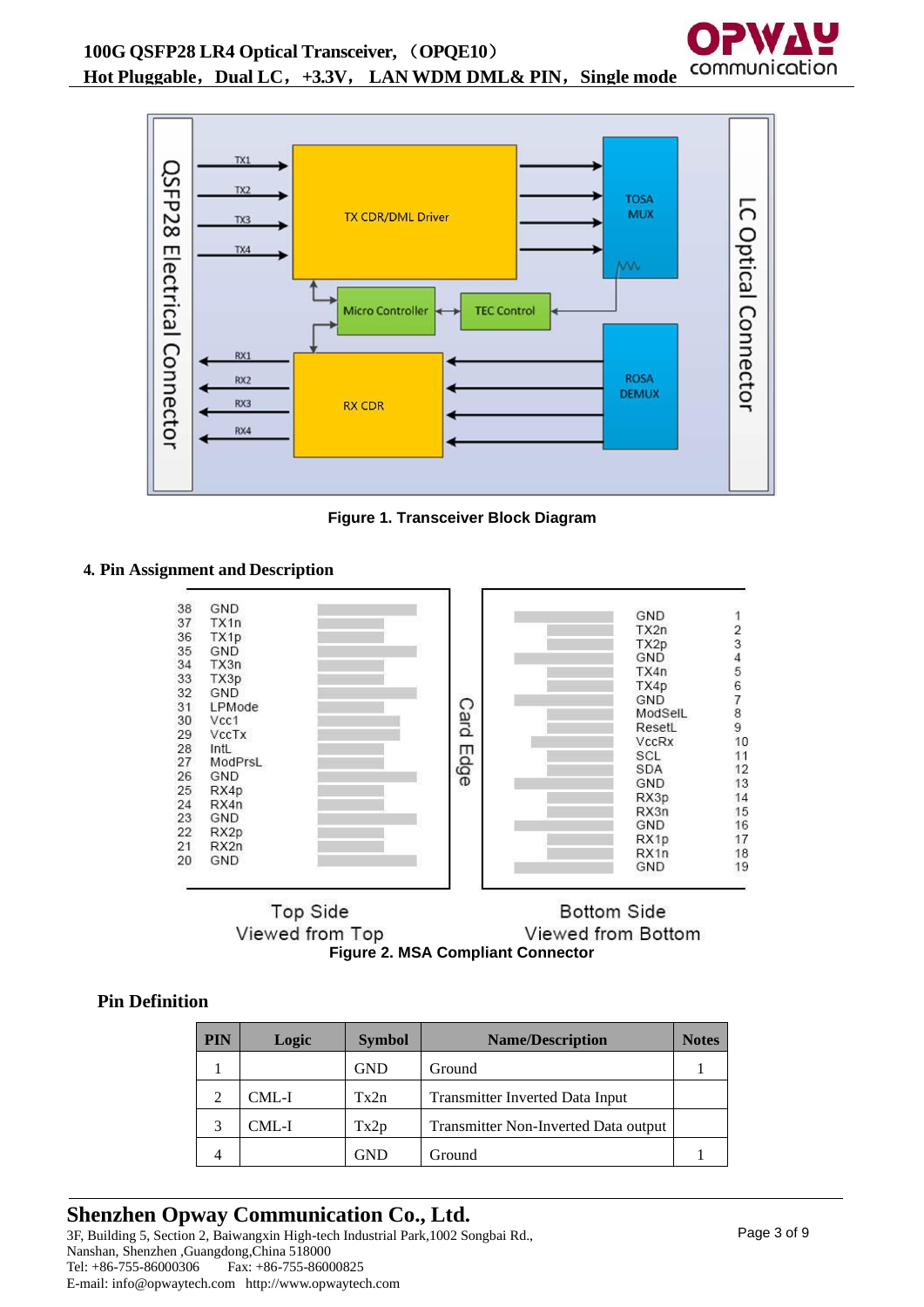

**Hot Pluggable**,**Dual LC**,**+3.3V**, **LAN WDM DML& PIN**,**Single mode**

| 5  | CML-I      | Tx4n       | Transmitter Inverted Data Input         |                |
|----|------------|------------|-----------------------------------------|----------------|
| 6  | CML-I      | Tx4p       | Transmitter Non-Inverted Data output    |                |
| 7  |            | <b>GND</b> | Ground                                  | $\mathbf{1}$   |
| 8  | LVTLL-I    | ModSelL    | Module Select                           |                |
| 9  | LVTLL-I    | ResetL     | <b>Module Reset</b>                     |                |
| 10 |            | VccRx      | +3.3V Power Supply Receiver             | 2              |
| 11 | LVCMOS-I/O | <b>SCL</b> | 2-Wire Serial Interface Clock           |                |
| 12 | LVCMOS-I/O | <b>SDA</b> | 2-Wire Serial Interface Data            |                |
| 13 |            | <b>GND</b> | Ground                                  |                |
| 14 | CML-O      | Rx3p       | Receiver Non-Inverted Data Output       |                |
| 15 | CML-O      | Rx3n       | Receiver Inverted Data Output           |                |
| 16 |            | <b>GND</b> | Ground                                  | $\mathbf{1}$   |
| 17 | CML-O      | Rx1p       | Receiver Non-Inverted Data Output       |                |
| 18 | CML-O      | Rx1n       | Receiver Inverted Data Output           |                |
| 19 |            | <b>GND</b> | Ground                                  | $\mathbf{1}$   |
| 20 |            | <b>GND</b> | Ground                                  | 1              |
| 21 | CML-O      | Rx2n       | Receiver Inverted Data Output           |                |
| 22 | CML-O      | Rx2p       | Receiver Non-Inverted Data Output       |                |
| 23 |            | <b>GND</b> | Ground                                  | 1              |
| 24 | CML-O      | Rx4n       | Receiver Inverted Data Output           | $\mathbf{1}$   |
| 25 | CML-O      | Rx4p       | Receiver Non-Inverted Data Output       |                |
| 26 |            | <b>GND</b> | Ground                                  | $\mathbf{1}$   |
| 27 | LVTTL-O    | ModPrsL    | <b>Module Present</b>                   |                |
| 28 | LVTTL-O    | IntL       | Interrupt                               |                |
| 29 |            | VccTx      | +3.3 V Power Supply transmitter         | 2              |
| 30 |            | Vcc1       | +3.3 V Power Supply                     | $\overline{2}$ |
| 31 | LVTTL-I    | LPMode     | Low Power Mode                          |                |
| 32 |            | <b>GND</b> | Ground                                  | $\mathbf{1}$   |
| 33 | CML-I      | Tx3p       | Transmitter Non-Inverted Data Input     |                |
| 34 | CML-I      | Tx3n       | <b>Transmitter Inverted Data Output</b> |                |
| 35 |            | <b>GND</b> | Ground                                  | 1              |
| 36 | CML-I      | Tx1p       | Transmitter Non-Inverted Data Input     |                |
| 37 | $CML-I$    | Tx1n       | Transmitter Inverted Data Output        |                |
| 38 |            | <b>GND</b> | Ground                                  | $\mathbf{1}$   |

**Notes:**

1. GND is the symbol for signal and supply (power) common for QSFP28 modules. All are common within the QSFP28 module and all module voltages are referenced to this potential unless otherwise noted. Connect these directly to the host board signal common ground plane.

E-mail: info@opwaytech.com http://www.opwaytech.com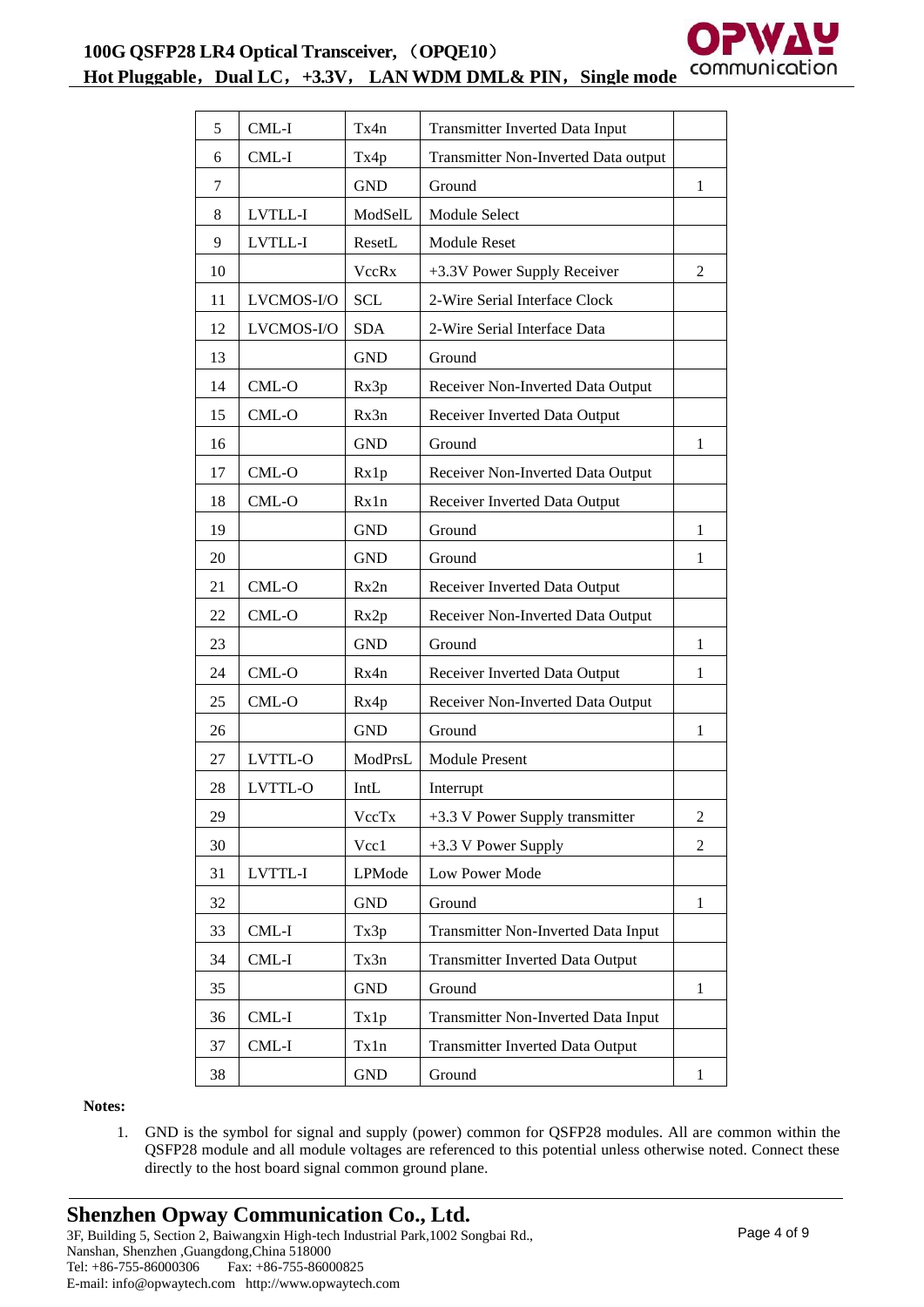2. VccRx, Vcc1 and VccTx are the receiver and transmitter power suppliers and shall be applied concurrently. Recommended host board power supply filtering is shown in Figure 4 below. Vcc Rx, Vcc1 and Vcc Tx may be internally connected within the QSFP28 transceiver module in any combination. The connector pins are each rated for a maximum current of 1000mA.

## **5. Recommended Power Supply Filter**



**Figure 3. Recommended Power Supply Filter**

## **6. Absolute Maximum Ratings**

It has to be noted that the operation in excess of any individual absolute maximum ratings might cause permanent damage to this module.

| <b>Parameter</b>                     | <b>Symbol</b> | Min    | <b>Max</b> | <b>Units</b> | <b>Note</b> |
|--------------------------------------|---------------|--------|------------|--------------|-------------|
| <b>Storage Temperature</b>           | $T_S$         | $-40$  | 85         | $^{\circ}$ C |             |
| <b>Operating Case Temperature</b>    | $T_{OP}$      |        | 70         | $^{\circ}$ C |             |
| <b>Power Supply Voltage</b>          | $V_{CC}$      | $-0.5$ | 3.6        | V            |             |
| Relative Humidity (non-condensation) | <b>RH</b>     |        | 85         | $\%$         |             |
| Damage Threshold, each Lane          | $TH_d$        | 5.5    |            | dBm          |             |

## **7. Recommended Operating Conditions and Power Supply Requirements**

| <b>Parameter</b>                  | <b>Symbol</b> | Min   | <b>Typical</b> | <b>Max</b> | <b>Units</b> |
|-----------------------------------|---------------|-------|----------------|------------|--------------|
| <b>Operating Case Temperature</b> | $T_{OP}$      | 0     |                | 70         | $\hat{C}$    |
| <b>Power Supply Voltage</b>       | $V_{CC}$      | 3.135 | 3.3            | 3.465      |              |
| Data Rate, each Lane              |               | 25.78 |                | 27.95      | Gb/s         |
| Control Input Voltage High        |               | 2     |                | Vcc        |              |
| Control Input Voltage Low         |               | 0     |                | 0.8        |              |
| Link Distance with G.652          | D             | 0.002 |                | 10         | km           |

#### **Shenzhen Opway Communication Co., Ltd.** 3F, Building 5, Section 2, Baiwangxin High-tech Industrial Park,1002 Songbai Rd., Nanshan, Shenzhen ,Guangdong,China 518000

Tel: +86-755-86000306 Fax: +86-755-86000825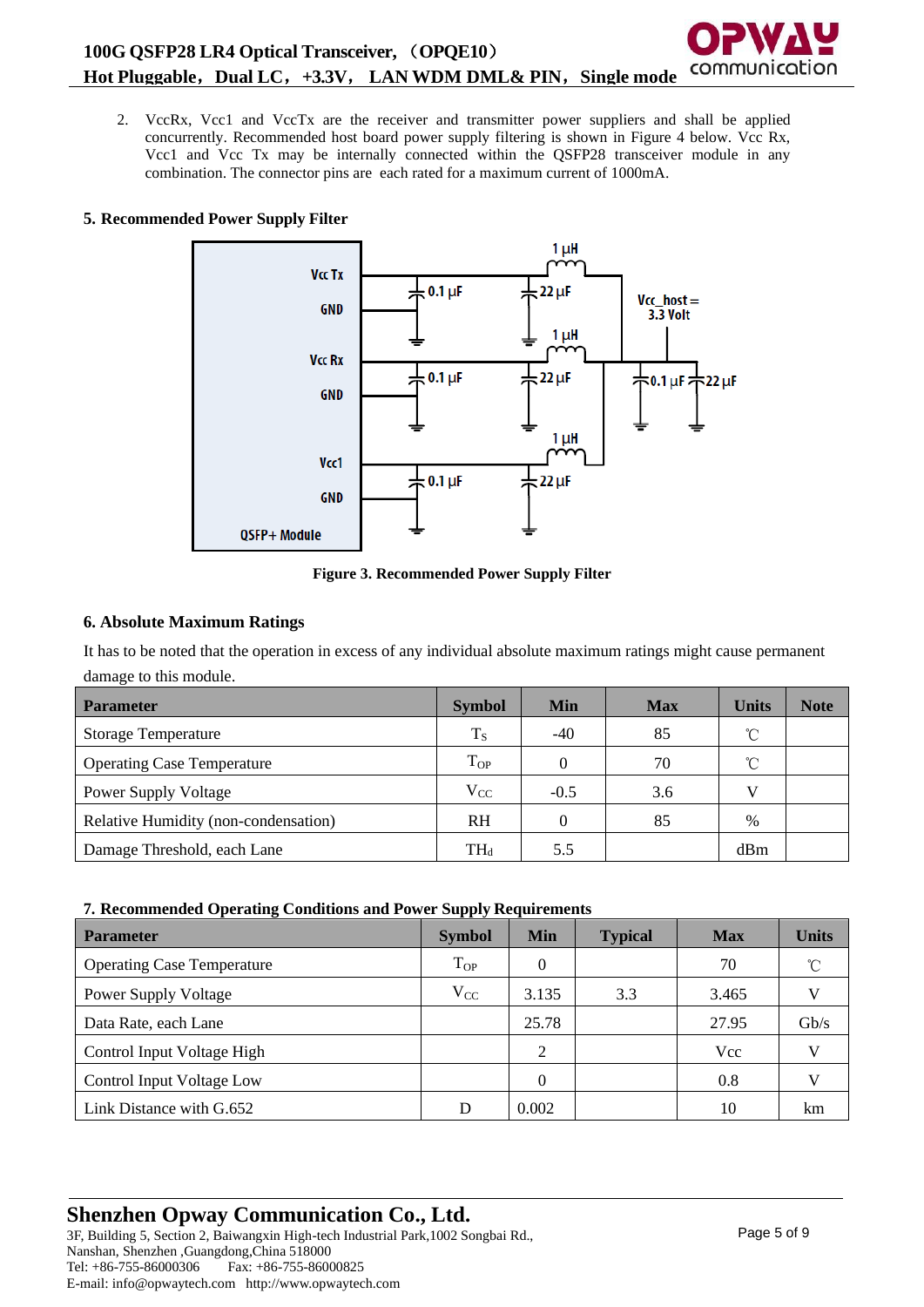**100G QSFP28 LR4 Optical Transceiver,** (**OPQE10**)

communication **Hot Pluggable**,**Dual LC**,**+3.3V**, **LAN WDM DML& PIN**,**Single mode**

### **8. Electrical Characteristics**

The following electrical characteristics are defined over the Recommended Operating Environment unless otherwise specified.

| <b>Parameter</b>                  | <b>Symbol</b> | <b>Min</b>                     | <b>Typical</b> | <b>Max</b> | <b>Units</b> | <b>Notes</b> |  |  |
|-----------------------------------|---------------|--------------------------------|----------------|------------|--------------|--------------|--|--|
| Power Consumption                 |               |                                |                | 3.5        | W            |              |  |  |
| <b>Supply Current</b>             | Icc           |                                |                | 1.12       | A            |              |  |  |
|                                   |               | <b>Transmitter (each Lane)</b> |                |            |              |              |  |  |
| Differential Input Voltage Swing  | $V_{in,pp}$   |                                |                | 900        | mVpp         |              |  |  |
| Differential Input Impedance      | $Z_{\rm in}$  | 90                             | 100            | 110        | Ohm          |              |  |  |
| <b>Receiver (each Lane)</b>       |               |                                |                |            |              |              |  |  |
|                                   |               | 100                            |                | 400        |              |              |  |  |
|                                   |               | 300                            |                | 600        |              |              |  |  |
| Differential Output Voltage Swing | Vout, pp      | 400                            |                | 800        | mVpp         | -1           |  |  |
|                                   |               | 600                            |                | 1200       |              |              |  |  |
| Differential Output Impedance     | Zout          | 90                             | 100            | 110        | Ohm          |              |  |  |

#### **Notes:**

1、Output voltage is settable in 4 discrete ranges via I2C. Default range is 400 – 800 mV.

## **9. Optical Characteristics**

| QSFP28 100GBASE-LR4                                                              |                    |                                             |                |            |              |              |
|----------------------------------------------------------------------------------|--------------------|---------------------------------------------|----------------|------------|--------------|--------------|
| <b>Parameter</b>                                                                 | <b>Symbol</b>      | <b>Min</b>                                  | <b>Typical</b> | <b>Max</b> | Unit         | <b>Notes</b> |
| Signaling Speed per Channel                                                      |                    |                                             | 25.78125       |            | Gbps         |              |
|                                                                                  | L <sub>0</sub>     | 1294.53                                     |                | 1296.59    | nm           |              |
|                                                                                  | L1                 | 1299.02                                     |                | 1301.09    | nm           |              |
| Lane Wavelength                                                                  | L2                 | 1303.54                                     | $\sqrt{2}$     | 1305.63    | nm           |              |
|                                                                                  | L <sub>3</sub>     | 1308.09                                     | $\sqrt{2}$     | 1310.19    | nm           |              |
|                                                                                  | <b>Transmitter</b> |                                             |                |            |              |              |
| Side Mode Suppression Ratio                                                      | <b>SMSR</b>        | 30                                          |                |            | dB           |              |
| <b>Total Average Launch Power</b>                                                | $P_T$              |                                             |                | 10.5       | dBm          |              |
| Average Launch Power, each Lane                                                  | $P_{AVG}$          | $-4.3$                                      |                | 4.5        | dBm          |              |
| OMA, each Lane                                                                   | $P_{OMA}$          | $-1.3$                                      |                | 4.5        | dBm          |              |
| Difference in Launch Power between any Two Lanes<br>(OMA)                        | Ptx, diff          |                                             |                | 5          | dB           |              |
| Launch Power in OMA minus Transmitter and<br>Dispersion Penalty (TDP), each Lane |                    | $-2.3$                                      |                |            | dRm          |              |
| TDP, each Lane                                                                   | <b>TDP</b>         |                                             |                | 2.2        | dB           |              |
| <b>Extinction Ratio</b>                                                          | ER                 | $\overline{4}$                              |                |            | dB           |              |
| $RIN_{20}OMA$                                                                    | <b>RIN</b>         |                                             |                | $-130$     | dB/Hz        |              |
| <b>Optical Return Loss Tolerance</b>                                             | <b>TOL</b>         |                                             |                | 20         | dB           |              |
| <b>Transmitter Reflectance</b>                                                   | $R_T$              |                                             |                | $-12$      | dB           |              |
| Eye Mask{X1, X2, X3, Y1, Y2, Y3}                                                 |                    | $\{0.25, 0.4, 0.45, 0.25, 0.28,$<br>$0.4$ } |                |            | $\mathbf{1}$ |              |
| Average Launch Power OFF Transmitter, each Lane                                  | Poff               |                                             |                | $-30$      | dBm          |              |
| Receiver                                                                         |                    |                                             |                |            |              |              |

## **Shenzhen Opway Communication Co., Ltd.**

3F, Building 5, Section 2, Baiwangxin High-tech Industrial Park,1002 Songbai Rd., Nanshan, Shenzhen ,Guangdong,China 518000 Tel: +86-755-86000306 Fax: +86-755-86000825 E-mail: info@opwaytech.com http://www.opwaytech.com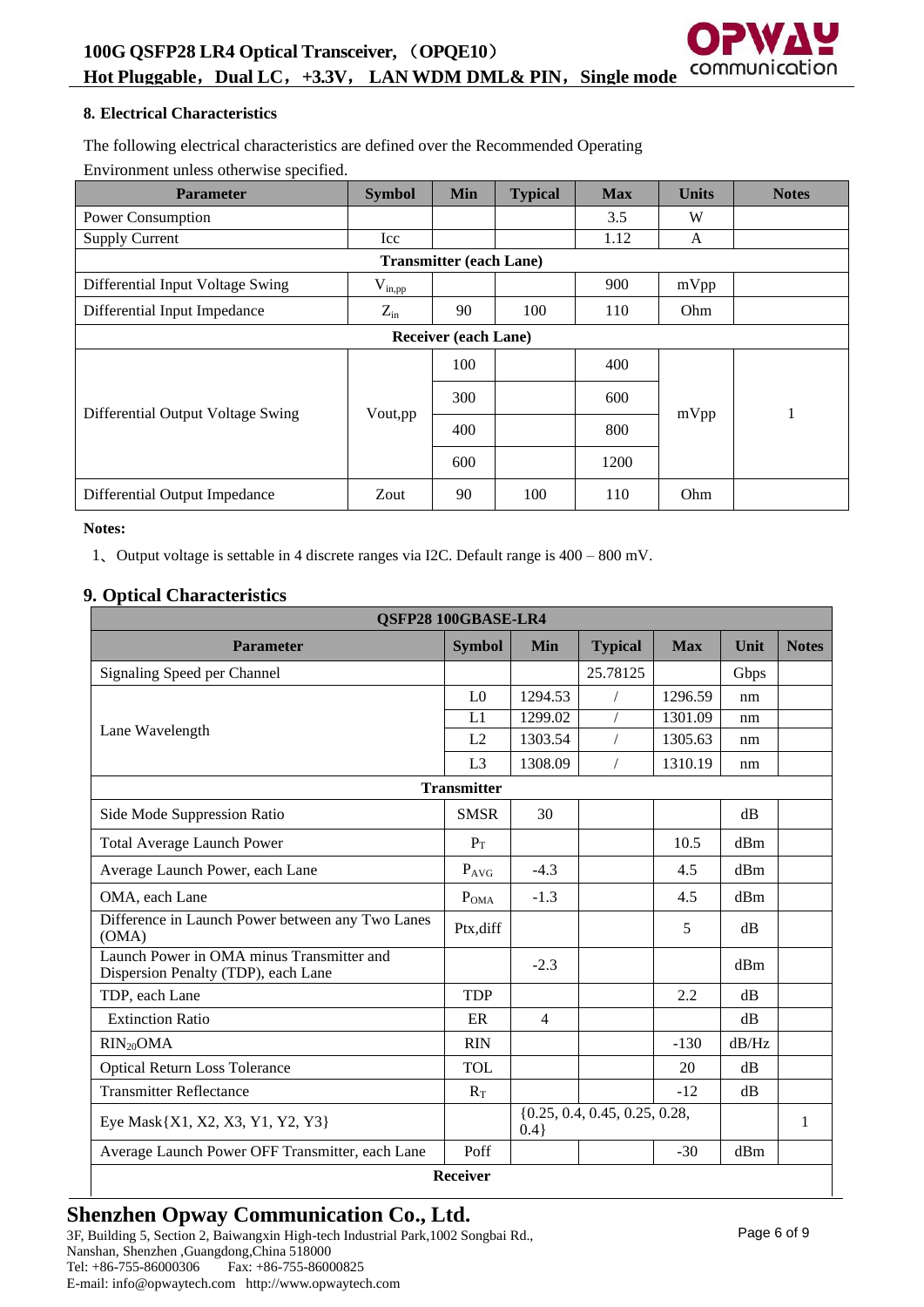## **100G QSFP28 LR4 Optical Transceiver,** (**OPQE10**)



## **Hot Pluggable**,**Dual LC**,**+3.3V**, **LAN WDM DML& PIN**,**Single mode**

| Signaling Speed per Channel                                |                |         | 25.78125 |         | Gbps |   |
|------------------------------------------------------------|----------------|---------|----------|---------|------|---|
|                                                            | L <sub>0</sub> | 1294.53 |          | 1296.59 | nm   |   |
|                                                            | L1             | 1299.02 |          | 1301.09 | nm   |   |
| Lane Wavelength                                            | L2             | 1303.54 |          | 1305.63 | nm   |   |
|                                                            | L <sub>3</sub> | 1308.09 |          | 1310.19 | nm   |   |
| <b>Total Average Receive Power</b>                         |                |         |          | 10.5    | dBm  |   |
| Average Receive Power, each Lane                           |                | $-10.6$ |          | 4.5     | dBm  |   |
| Receive Power (OMA), each Lane                             |                |         |          | 4.5     | dBm  |   |
| Receiver Sensitivity (OMA), each Lane                      | <b>SEN</b>     |         |          | $-8.6$  | dBm  | 2 |
| Stressed Receiver Sensitivity (OMA), each Lane             |                |         |          | $-6.8$  | dBm  |   |
| Difference in Receive Power between any Two Lanes<br>(OMA) | Prx, diff      |         |          | 5.5     | dB   |   |
| <b>LOS</b> Assert                                          | <b>LOSA</b>    | $-25$   |          |         | dBm  |   |
| LOS De-assert                                              | <b>LOSD</b>    |         |          | $-13$   | dBm  |   |
| <b>LOS Hysteresis</b>                                      | <b>LOSH</b>    | 0.5     |          | 6       | dB   |   |

#### **Notes:**

- 1. Compliant to IEEE 802.3ba.
- 2. Measured with conformance test signal at receiver input for BER =  $1x10^{-12}$ .

| <b>QSFP28 OTU4</b>                                |                    |                |                |                |      |              |
|---------------------------------------------------|--------------------|----------------|----------------|----------------|------|--------------|
| <b>Parameter</b>                                  | <b>Symbol</b>      | Min            | <b>Typical</b> | <b>Max</b>     | Unit | <b>Notes</b> |
| Signaling Speed per Channel                       |                    |                | 27.95          |                | Gbps |              |
|                                                   | L <sub>0</sub>     | 1294.53        | $\sqrt{2}$     | 1296.59        | nm   |              |
|                                                   | L1                 | 1299.02        |                | 1301.09        | nm   |              |
| Lane Wavelength                                   | L2                 | 1303.54        | $\sqrt{2}$     | 1305.63        | nm   |              |
|                                                   | L <sub>3</sub>     | 1308.09        |                | 1310.19        | nm   |              |
|                                                   | <b>Transmitter</b> |                |                |                |      |              |
| Side Mode Suppression Ratio                       | <b>SMSR</b>        | 30             |                |                | dB   |              |
| <b>Total Average Launch Power</b>                 | $P_T$              |                |                | 10             | dBm  |              |
| Average Launch Power, each Lane                   | $P_{AVG}$          | $-0.6$         |                | $\overline{4}$ | dBm  |              |
| <b>Channel Power Difference</b>                   | Pout, diff         |                |                | 5              | dB   |              |
| <b>Extinction Ratio</b>                           | ER                 | $\overline{4}$ |                | 6.5            | dB   |              |
| <b>Optical Return Loss Tolerance</b>              | <b>TOL</b>         |                |                | 20             | dB   |              |
| <b>Transmitter Reflectance</b>                    | $R_T$              |                |                | $-12$          | dB   |              |
| Average Launch Power OFF Transmitter, each Lane   | Poff               |                |                | $-30$          | dBm  |              |
|                                                   | <b>Receiver</b>    |                |                |                |      |              |
| Signaling Speed per Channel                       |                    |                | 27.95          |                | Gbps |              |
|                                                   | L <sub>0</sub>     | 1294.53        | /              | 1296.59        | nm   |              |
| Lane Wavelength                                   | L1                 | 1299.02        | $\sqrt{2}$     | 1301.09        | nm   |              |
|                                                   | L2                 | 1303.54        | $\sqrt{2}$     | 1305.63        | nm   |              |
|                                                   | L <sub>3</sub>     | 1308.09        | $\sqrt{2}$     | 1310.19        | nm   |              |
| <b>Total Average Receive Power</b>                |                    |                |                | 10.5           | dBm  |              |
| Average Receive Power, each Lane                  |                    | $-6.9$         |                | $\overline{4}$ | dBm  |              |
| Receiver Sensitivity, each Lane                   | <b>SEN</b>         |                |                | $-8.4$         | dBm  | $\mathbf{1}$ |
| <b>Total Average Launch Power</b>                 | PIN                |                |                | 10             | dBm  |              |
| Difference in Receive Power between any Two Lanes | Prx, diff          |                |                | 5.5            | dB   |              |

## **Shenzhen Opway Communication Co., Ltd.**

3F, Building 5, Section 2, Baiwangxin High-tech Industrial Park,1002 Songbai Rd., Nanshan, Shenzhen ,Guangdong,China 518000 Fax: +86-755-86000825 E-mail: info@opwaytech.com http://www.opwaytech.com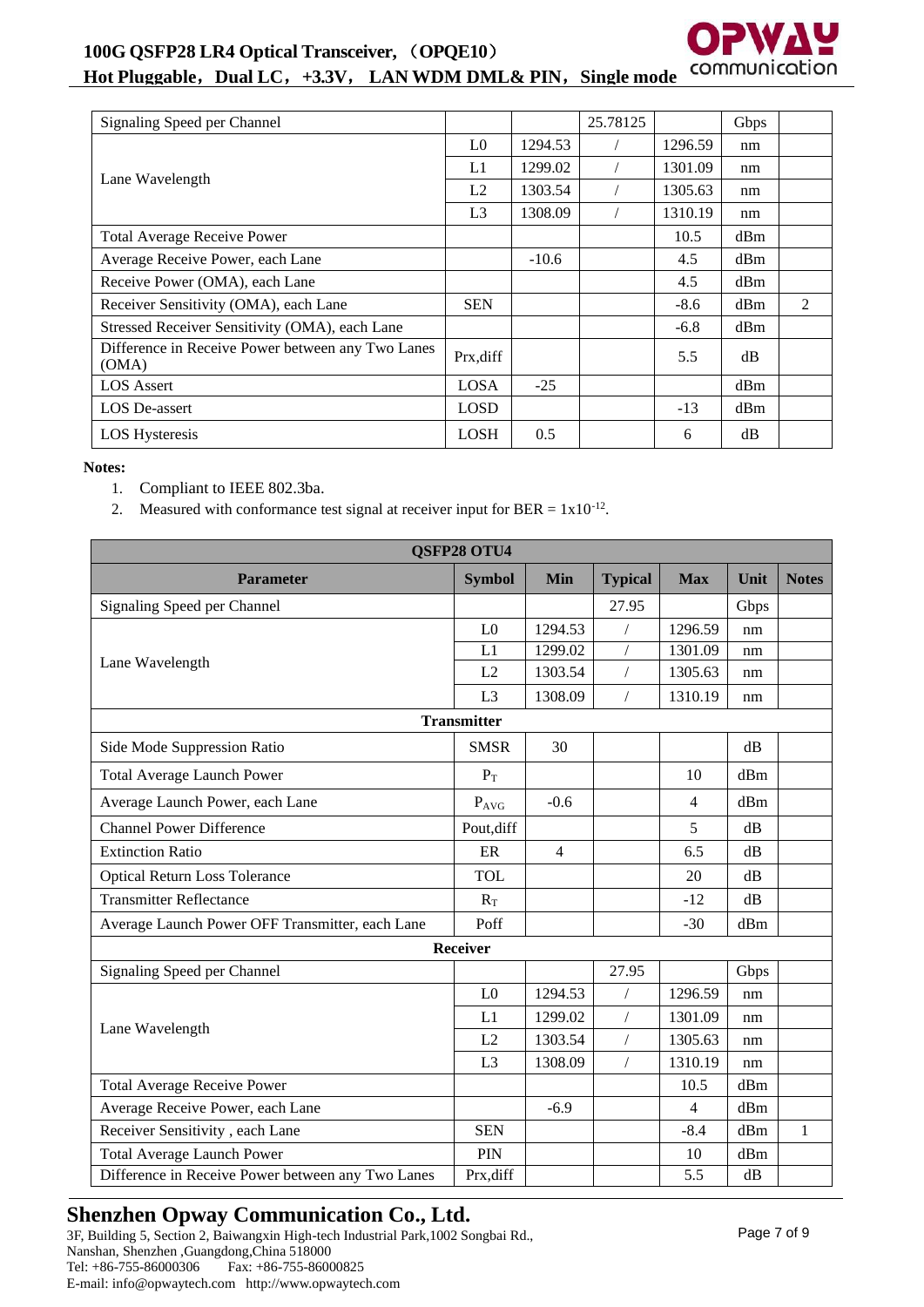

**Hot Pluggable**,**Dual LC**,**+3.3V**, **LAN WDM DML& PIN**,**Single mode**

| (OMA)                |      |       |       |     |  |
|----------------------|------|-------|-------|-----|--|
| <b>LOS Assert</b>    | LOSA | $-25$ |       | dBm |  |
| <b>LOS</b> De-assert | LOSD |       | $-13$ | dBm |  |
| LOS Hysteresis       | LOSH | 0.5   |       | dB  |  |

**Notes:**

1、 Specified at a BER of 10-6 (pre-FEC), per ITU-T G.sup39.

## **10. Digital Diagnostic Functions**

The following digital diagnostic characteristics are defined over the Recommended Operating Environment unless otherwise specified. It is compliant to SFF-8436.

| <b>Parameter</b>                        | <b>Symbol</b> | Min     | <b>Max</b> | <b>Units</b> | <b>Notes</b>                     |
|-----------------------------------------|---------------|---------|------------|--------------|----------------------------------|
| Temperature monitor absolute error      | DMI_Temp      | -3      |            | $^{\circ}$ C | Over operating temperature range |
| Supply voltage monitor absolute error   | DMI_VCC       | $-3%$   | $+3%$      | v            | Over full operating range        |
| Channel RX power monitor absolute error | DMI RX Ch     | $-2$    |            | dB           |                                  |
| Channel Bias current monitor            | DMI Ibias Ch  | $-10\%$ | 10%        | mA           | Ch1~Ch4                          |
| Channel TX power monitor absolute error | DMI TX Ch     | $-2$    |            | dB           |                                  |

## **11. Mechanical Dimensions**



**Figure 4. Mechanical Outline**

# **Shenzhen Opway Communication Co., Ltd.**

3F, Building 5, Section 2, Baiwangxin High-tech Industrial Park,1002 Songbai Rd., Nanshan, Shenzhen ,Guangdong,China 518000 Fax: +86-755-86000825 E-mail: info@opwaytech.com http://www.opwaytech.com